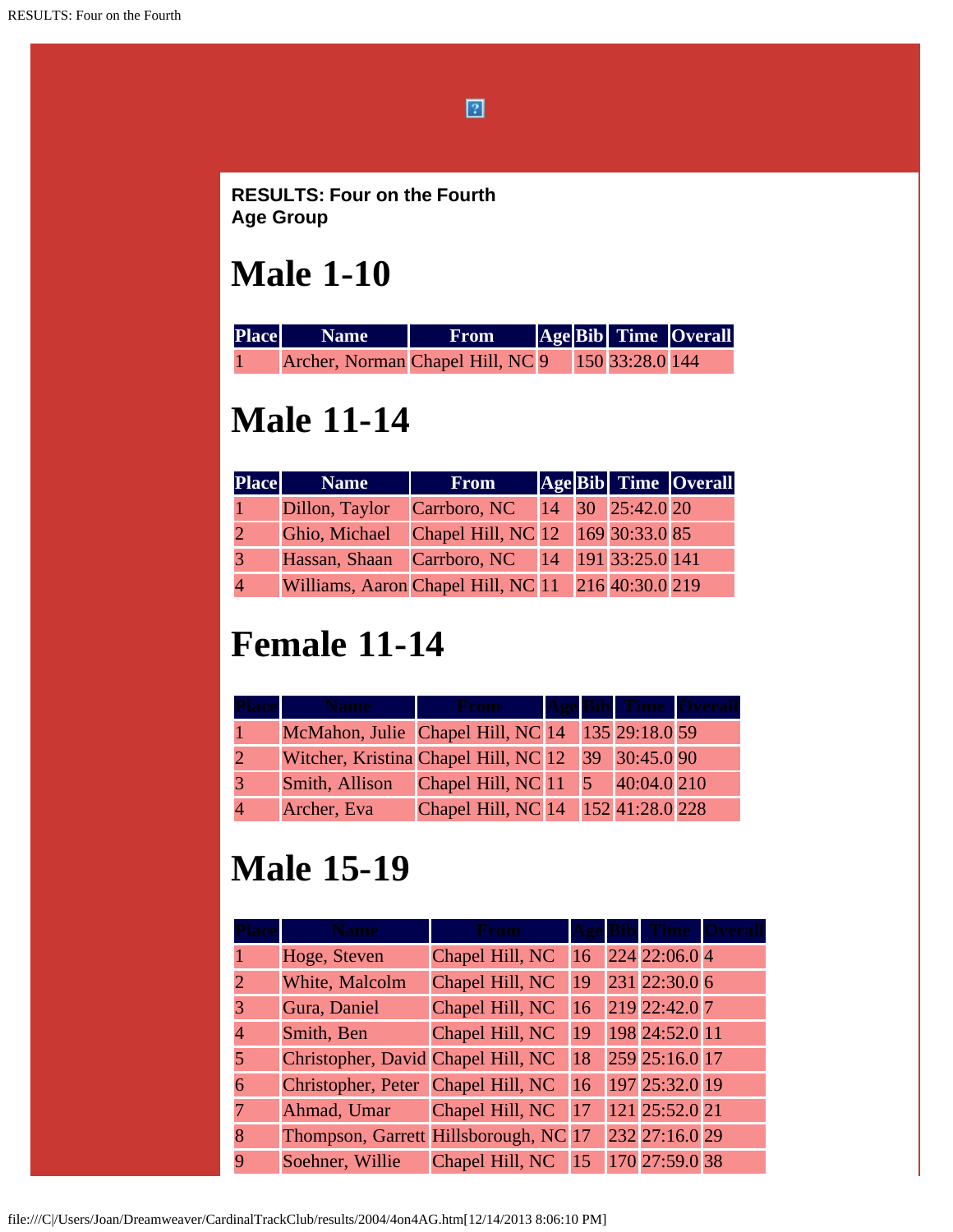| 10 | Couper, Steven | Chapel Hill, NC 16 189 29:52.0 69  |  |  |
|----|----------------|------------------------------------|--|--|
| 11 | Sussman, Mark  | Chapel Hill, NC 19 155 31:54.0 110 |  |  |
| 12 | Hart, Zeke     | Chapel Hill, NC 15 27 36:17.0 176  |  |  |
| 13 | Barton, Sunjay | Chapel Hill, NC 15 277 56:54.0 259 |  |  |

# **Female 15-19**

| lace |                            | <b>Krom</b>                         |               | <b>Bibl</b> | <b>Time</b>     |  |
|------|----------------------------|-------------------------------------|---------------|-------------|-----------------|--|
|      | Stewart, Alyssa Durham, NC |                                     | <sup>16</sup> |             | 250 28:33.0 46  |  |
|      |                            | Gura, Katherine Chapel Hill, NC 16  |               |             | 218 30:17.0 76  |  |
|      |                            | Ghio, Kathleen Chapel Hill, NC 15   |               |             | 168 30:22.0 78  |  |
|      | Hart, Lauren               | Chapel Hill, NC 19                  |               |             | 28 38:35.0 199  |  |
|      |                            | Archer, Isabella Chapel Hill, NC 15 |               |             | 151 40:39.0 220 |  |
|      |                            | Bloom, Rachael Chapel Hill, NC 16   |               |             | 76 49:03.0 252  |  |
|      | Hart, Jessica              | Chapel Hill, NC 17                  |               |             | 25 49:08.0 253  |  |

# **Male 20-29**

|                | <b>Name</b>                          | From               |    |    |                 |  |
|----------------|--------------------------------------|--------------------|----|----|-----------------|--|
|                | Parker, Ben                          | Chapel Hill, NC 22 |    | 82 | 21:51.03        |  |
| $\overline{2}$ | Weed, Ronnie                         | Carrboro, NC       | 29 |    | 228 25:02.0 12  |  |
| 3              | Robinson, Richard                    | Durham, NC         | 28 |    | 233 25:10.0 14  |  |
| $\overline{4}$ | Jackson, Ben                         | Chapel Hill, NC 27 |    |    | 241 26:53.0 26  |  |
| 5              | Jaskouca, Michael                    | Chapel Hill, NC 27 |    |    | 180 27:41.0 32  |  |
| 6              | Kashatus, David                      | Carrboro, NC       | 29 |    | 147 28:12.0 42  |  |
| 7              | Grob-Fitzgibbon, Benjamin Durham, NC |                    | 24 |    | 40 28:46.0 49   |  |
| 8              | Olinick, Joshua                      | Chapel Hill, NC 27 |    |    | 111 29:52.0 70  |  |
| 9              | Vollmer, John                        | Carrboro, NC       | 23 |    | 142 30:11.0 75  |  |
| 10             | Gainer, Thomas                       | Chapel Hill, NC 27 |    |    | 101 31:03.0 96  |  |
| 11             | Williams, Daniel                     | Durham, NC         | 21 |    | 173 31:43.0 106 |  |
| 12             | McConville, Robert                   | Chapel Hill, NC 23 |    |    | 203 31:44.0 107 |  |
| 13             | Lanigan, Eamonn                      | Chapel Hill, NC 27 |    |    | 66 32:04.0 116  |  |
| 14             | Steenland, Peter                     | Chapel Hill, NC 25 |    |    | 242 32:15.0 124 |  |
| 15             | Zohni, Omar                          | Cary, NC           | 28 |    | 133 32:25.0 127 |  |
| 16             | Turner, Piers                        | Carrboro, NC       | 29 |    | 244 33:06.0 135 |  |
| 17             | Neuberger, Bryan                     | Chapel Hill, NC 25 |    |    | 114 39:11.0 206 |  |
| 18             | Gilliam, David                       | Durham, NC         | 29 |    | 59 40:25.0 218  |  |
| 19             | Haase, Julian                        | Chapel Hill, NC 23 |    |    | 125 49:00.0 251 |  |

**Place Name From Age Bib Time Overall**

### **Female 20-29**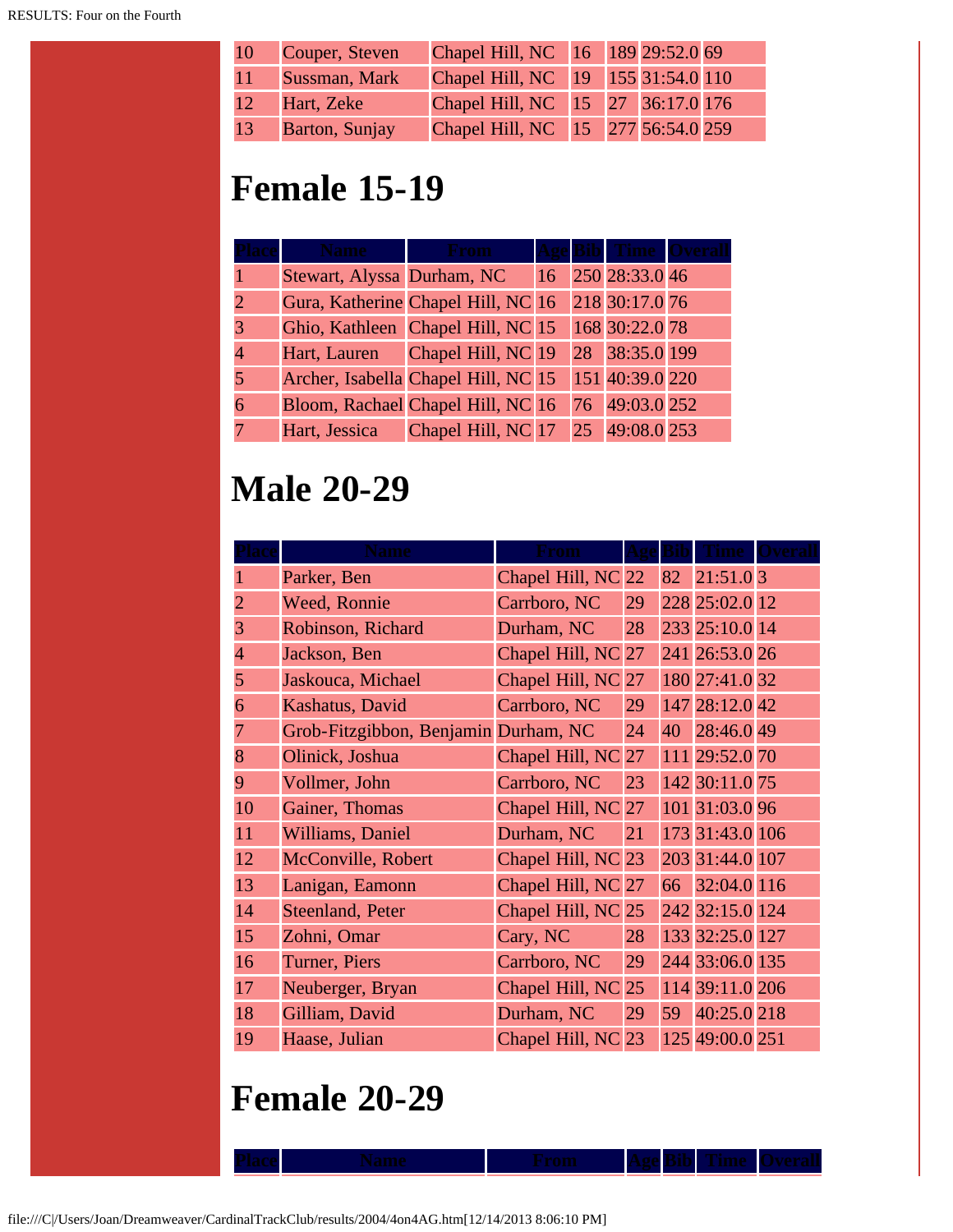|                | Valentine, Jennifer                | Chapel Hill, NC  | 21 |    | 104 28:19.0 44  |  |
|----------------|------------------------------------|------------------|----|----|-----------------|--|
| $\overline{2}$ | Rosenhahn, Heidi                   | Durham, NC       | 26 | 98 | 29:47.0 67      |  |
| 3              | Barwick, Amy                       | Chapel Hill, NC  | 26 |    | 206 29:54.0 71  |  |
| $\overline{4}$ | Maxwell, Lauren                    | Carrboro, NC     | 25 |    | 276 30:30.0 84  |  |
| 5              | Tiani, Sarah                       | Hillsborough, NC | 29 | 62 | 30:56.0 94      |  |
| 6              | Baker, Abby                        | Chapel Hill, NC  | 23 | 14 | 31:34.0 102     |  |
| 7              | Norris-Turner, Abagail             | Carrboro, NC     | 28 |    | 243 31:58.0 115 |  |
| 8              | Janssen, Colleen                   | Chapel Hill, NC  | 23 | 67 | 32:04.0 117     |  |
| 9              | Janra, Leigh                       | Chapel Hill, NC  | 26 | 42 | 32:06.0 120     |  |
| 10             | Gentry, Holly                      | Chapel Hill, NC  | 27 | 92 | 33:39.0 149     |  |
| 11             | Sonnenberg, Sara                   | Sanford, NC      | 24 | 37 | 33:40.0 150     |  |
| 12             | Lohrbach, Sarah                    | Carrboro, NC     | 24 |    | 165 33:41.0 151 |  |
| 13             | Grob-Fitzgibbon, Amanda Durham, NC |                  | 27 | 41 | 34:42.0 160     |  |
| 14             | Lassiter, Elizabeth                | Chapel Hill, NC  | 26 |    | 109 36:40.0 179 |  |
| 15             | Mojzis, Aniela                     | Chapel Hill, NC  | 21 |    | 113 39:11.0 205 |  |
| 16             | Frenzel, Jennifer                  | Chapel Hill, NC  | 27 |    | 171 39:15.0 207 |  |
| 17             | Susswein, Lisa                     | Carrboro, NC     | 29 |    | 274 40:22.0 214 |  |
| 18             | Gilliam, Katy                      | Durham, NC       | 29 | 60 | 40:25.0 217     |  |
| 19             | Cimino, Jean                       | Chapel Hill, NC  | 27 | 97 | 41:29.0 229     |  |
| 20             | Morgan, Maggie                     | Durham, NC       | 25 |    | 166 44:00.0 240 |  |
| 21             | Bourdon, Jennifer                  | Durham, NC       | 26 | 84 | 44:07.0 241     |  |
| 22             | Chhatriwala, Mariya                | Carrboro, NC     | 24 |    | 145 45:44.0 243 |  |
| 23             | West, Margaret                     | Carrboro, NC     | 23 |    | 162 47:40.0 247 |  |
| 24             | Johnson, Brelyn                    | Chapel Hill, NC  | 23 |    | 161 47:40.0 248 |  |

# **Male 30-39**

| 1              | Eigenrauch, Adam Durham, NC |                  | 32 | 83 | 21:16.02       |  |
|----------------|-----------------------------|------------------|----|----|----------------|--|
| 2              | Hudgens, Brian              | Carthage, NC     | 33 |    | 184 22:15.0 5  |  |
| 3              | Pitts, Frank                | Carrboro, NC     | 38 |    | 234 23:53.0 8  |  |
| $\overline{4}$ | Frenzel, Tim                | Chapel Hill, NC  | 31 |    | 172 24:13.0 9  |  |
| 5              | Sousa, Greg                 | Durham, NC       | 34 | 48 | 25:07.0 13     |  |
| 6              | Karnatz, Tom                | Raleigh, NC      | 33 | 68 | 26:03.0 23     |  |
| 7              | Knault, David               | Durham, NC       | 32 |    | 270 26:16.0 24 |  |
| 8              | Conary, Scott               | Carrboro, NC     | 37 |    | 262 27:14.0 27 |  |
| 9              | McDow, Will                 | Durham, NC       | 33 |    | 264 27:15.0 28 |  |
| 10             | Tiani, Domenic              | Hillsborough, NC | 34 | 61 | 27:35.0 31     |  |
| 11             | <b>Chrest, David</b>        | CARY, NC         | 34 |    | 174 27:52.0 37 |  |
| 12             | <b>Michaels</b> , Scott     | Durham, NC       | 36 |    | 116 28:45.0 48 |  |
| 13             | Walbert, David              | Durham, NC       | 32 |    | 10 28:54.0 51  |  |
| 14             | Caligure, Jamie             | Chapel Hill, NC  | 31 |    | 193 29:00.0 52 |  |
| 15             | Martin, Jim                 | Chapel Hill, NC  | 32 |    | 134 29:01.0 53 |  |
|                |                             |                  |    |    |                |  |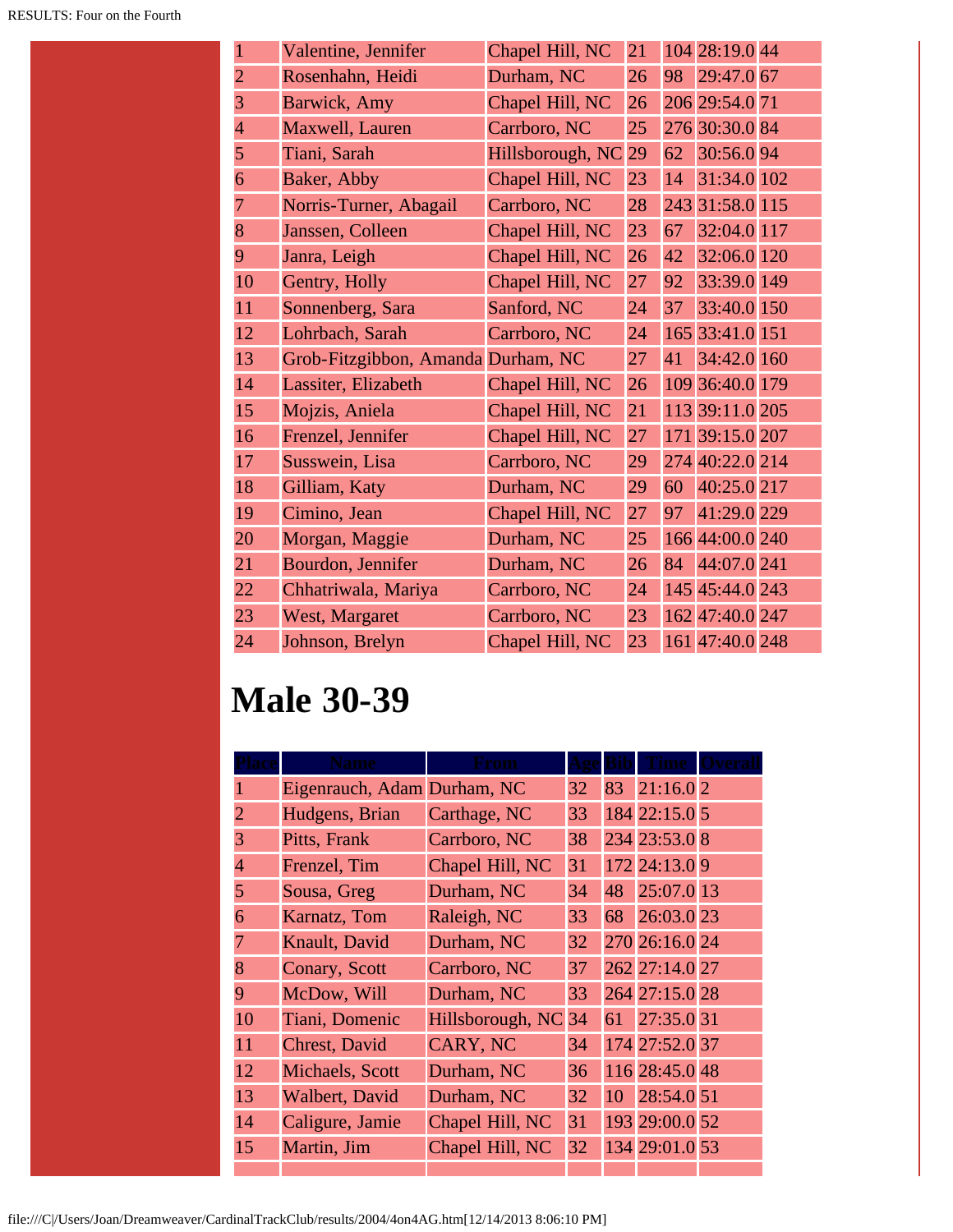**[Home](file:///home.html)** Le To Resul News Calen <u>Photo</u> <u>Abou</u> <u>Conta</u>

| 16 | Youngman, Peter      | Sacramento, CA   | 39 | 7   | 29:22.0 61      |    |
|----|----------------------|------------------|----|-----|-----------------|----|
| 17 | Morrell, Dean        | Chapel Hill, NC  | 39 |     | 122 29:29.0 62  |    |
| 18 | Trump, Ryan          | Durham, NC       | 30 | 249 | 29:51.0         | 68 |
| 19 | Rouse, Tony          | West End, NC     | 39 | 36  | 29:57.0 73      |    |
| 20 | Pearson, Chad        | Chapel Hill, NC  | 30 |     | 257 29:58.0 74  |    |
| 21 | Or, Mars             | Chapel Hill, NC  | 35 | 88  | 30:19.0         | 77 |
| 22 | Youngman, Todd       | Rochester, NY    | 34 | 6   | 30:23.0 79      |    |
| 23 | Redinbo, Matt        | Carrboro, NC     | 37 | 57  | 30:43.087       |    |
| 24 | Weaver, Mark         | Chapel Hill, NC  | 35 |     | 139 30:43.0 88  |    |
| 25 | Gigone, Daniel       | Hillsborough, NC | 38 | 131 | 31:08.0 97      |    |
| 26 | Youngman, Paul       | Chapel Hill, NC  | 38 | 8   | 31:55.0 112     |    |
| 27 | Pohnert, Steven      | Durham, NC       | 34 | 77  | 31:58.0 114     |    |
| 28 | Holliday, Corey      | Chapel Hill, NC  | 33 |     | 179 32:08.0 121 |    |
| 29 | Quigley, Joseph      | Raleigh, NC      | 34 |     | 225 32:38.0 130 |    |
| 30 | <b>Anthony</b> , Don | Durham, NC       | 37 |     | 118 32:41.0 132 |    |
| 31 | Akos, Pat            | Durham, NC       | 33 |     | 227 34:19.0 156 |    |
| 32 | Hammond, Philip      | Chapel Hill, NC  | 36 | 94  | 35:37.0 172     |    |
| 33 | Matta, Jeff          | Chapel Hill, NC  | 36 | 177 | 37:26.0 189     |    |
| 34 | Murphy, Guy          | Chapel Hill, NC  | 31 | 43  | 37:56.0 196     |    |
| 35 | Phillips, Troy       | Chapel Hill, NC  | 39 |     | 195 40:10.0 212 |    |
| 36 | Goldstein, Bob       | Carrboro, NC     | 36 |     | 268 42:07.0 231 |    |
| 37 | Hansen, Dane         | Raleigh, NC      | 35 |     | 130 43:18.0 237 |    |

### **Female 30-39**

|                       |                |                    | ⊀rom            |    |    |                 |  |
|-----------------------|----------------|--------------------|-----------------|----|----|-----------------|--|
|                       |                | Hass, Emily        | Carrboro, NC    | 38 |    | 235 25:16.0 16  |  |
|                       | $\overline{2}$ | Certain, Kim       | Chapel Hill, NC | 36 |    | 221 25:54.0 22  |  |
|                       | 3              | Hughes, Christine  | Apex, NC        | 39 |    | 128 27:45.0 34  |  |
|                       | $\overline{4}$ | Kaiser, Nancy      | Durham, NC      | 33 |    | 275 28:04.0 40  |  |
|                       | 5              | Kuzmiak, Cherie    | Chapel Hill, NC | 36 |    | 222 28:06.0 41  |  |
|                       | 6              | Hansen, Alice      | Raleigh, NC     | 39 |    | 129 30:27.0 82  |  |
|                       |                | Kinyamu, Harriet   | Durham, NC      | 39 |    | 201 30:37.0 86  |  |
|                       | 8              | McDow, Leslie      | Durham, NC      | 33 |    | 265 31:13.0 98  |  |
|                       | 9              | Matta, Marie       | Chapel Hill, NC | 32 |    | 176 31:32.0 101 |  |
| <u>ur de Carrboro</u> | 10             | Philpott, Stacy    | Chapel Hill, NC | 35 | 58 | 31:39.0 103     |  |
| s & Records           | 11             | Stone, Sarah       | Chapel Hill, NC | 39 | 50 | 31:54.0 111     |  |
|                       | 12             | Rountree, Sage     | Chapel Hill, NC | 31 |    | 100 31:55.0 113 |  |
| <u>etter</u>          | 13             | Lazorko, Catherine | Carrboro, NC    | 39 |    | 190 32:04.0 118 |  |
| <u>lar</u>            | 14             | Sullivan, Jeanell  | Chapel Hill, NC | 34 | 63 | 32:30.0 128     |  |
|                       | 15             | Leubuscher, Lynn   | Durham, NC      | 34 |    | 146 32:55.0 134 |  |
| $\operatorname{CTC}$  | 16             | Goldstein, Jenny   | Carrboro, NC    | 32 |    | 267 33:06.0 136 |  |
| <u>t Us</u>           | 17             | Shubert, Tiffany   | Chapel Hill, NC | 33 | 35 | 33:27.0 143     |  |
|                       |                |                    |                 |    |    |                 |  |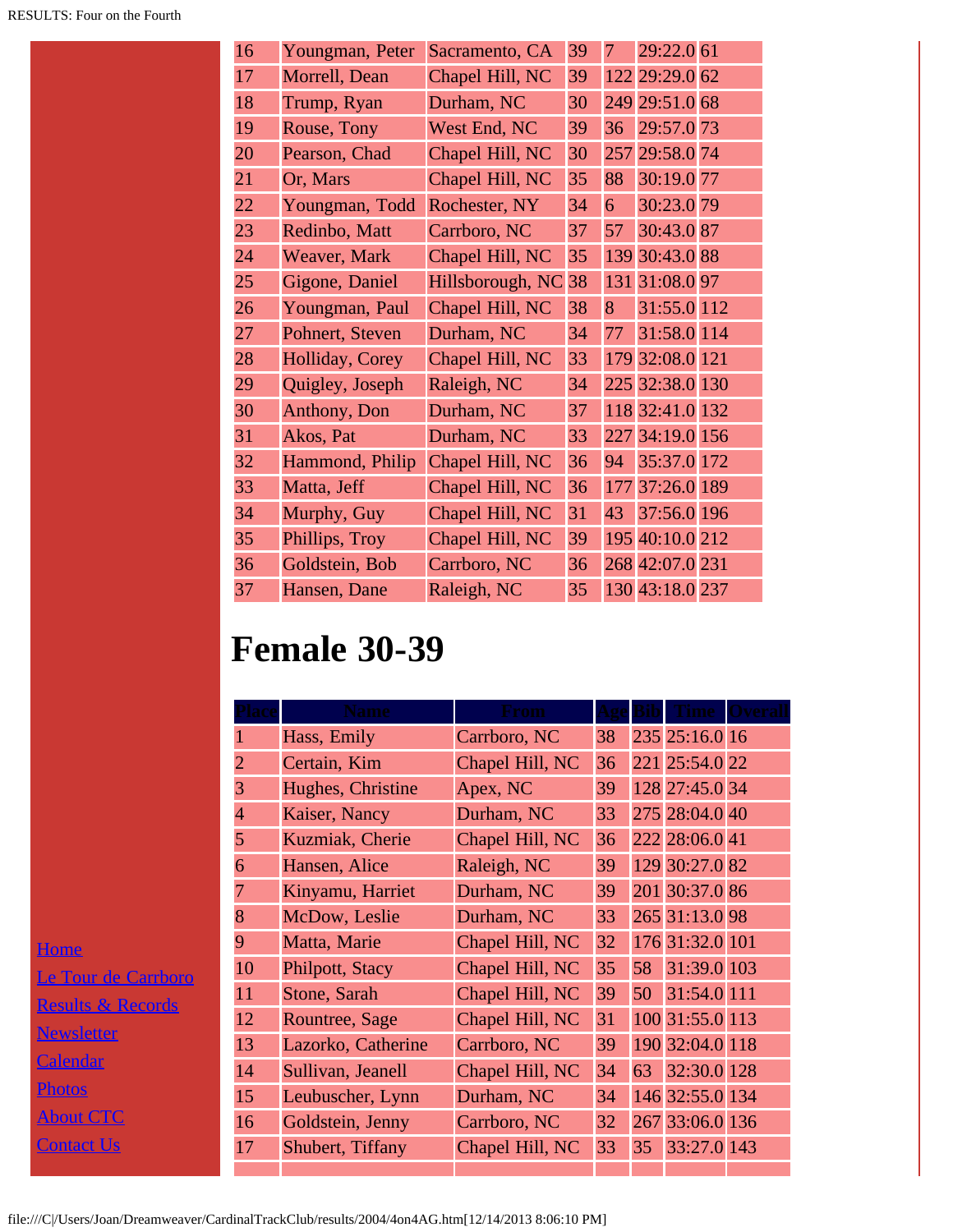| 18 | Woodman, Anne                       | Morrisville, NC  | 31 |     | 154 33:38.0 148 |  |
|----|-------------------------------------|------------------|----|-----|-----------------|--|
| 19 | Cannon, Ashley                      | Chapel Hill, NC  | 30 |     | 102 33:55.0 153 |  |
| 20 | Clossick, Tina                      | Carrboro, NC     | 32 |     | 126 34:10.0 154 |  |
| 21 | Biola, Holly                        | Chapel Hill, NC  | 30 |     | 136 34:36.0 158 |  |
| 22 | Helm-Murtagh, Susan Chapel Hill, NC |                  | 39 | 54  | 34:47.0 161     |  |
| 23 | Elred, Tracy                        | Carrboro, NC     | 33 | 9   | 35:04.0 165     |  |
| 24 | Kowalsky, Sharon                    | Carrboro, NC     | 31 | 95  | 35:51.0 174     |  |
| 25 | Schmeer, Kammi                      | Durham, NC       | 32 |     | 240 36:15.0 175 |  |
| 26 | Litton, Maggie                      | Chapel Hill, NC  | 34 | 117 | 36:59.0 184     |  |
| 27 | Smith, Patsy                        | Chapel Hill, NC  | 37 | 187 | 37:08.0 185     |  |
| 28 | Sousa, Sara                         | Durham, NC       | 32 | 49  | 37:16.0 187     |  |
| 29 | Wolf, Susan                         | Carrboro, NC     | 34 |     | 204 37:34.0 190 |  |
| 30 | Wagner, Katie                       | New York, NY     | 37 |     | 260 37:47.0 193 |  |
| 31 | Whetstone, Stephanie                | Durham, NC       | 35 |     | 263 37:50.0 194 |  |
| 32 | Galloway, Nicki                     | Chapel Hill, NC  | 31 |     | 182 38:40.0 201 |  |
| 33 | Ward, Angie                         | Durham, NC       | 33 | 99  | 38:54.0 202     |  |
| 34 | Klem, Mimi                          | Durham, NC       | 37 | 261 | 39:50.0 209     |  |
| 35 | Pontade, Eileen                     | Chapel Hill, NC  | 35 |     | 175 40:11.0 213 |  |
| 36 | Sandstrom, Kristen                  | Raleigh, NC      | 32 | 69  | 40:44.0 221     |  |
| 37 | Sports, Charlene                    | Durham, NC       | 36 |     | 110 41:13.0 225 |  |
| 38 | Whynman, Teri                       | Durham, NC       | 38 |     | 141 41:13.0 226 |  |
| 39 | Early, Diane                        | Hillsborough, NC | 37 |     | 132 42:51.0 234 |  |
| 40 | Pohnert, Annie                      | Durham, NC       | 36 | 78  | 43:53.0 239     |  |
| 41 | Williams, Melissa                   | Chapel Hill, NC  | 35 | 19  | 46:41.0 244     |  |
| 42 | Lindaman, Melissa                   | Hillsborough, NC | 35 |     | 105 46:51.0 245 |  |
| 43 | Newman, Naomi                       | Chapel Hill, NC  | 39 |     | 140 54:03.0 255 |  |

# **Male 40-49**

|                | Name                                   | From             |    |                |  |
|----------------|----------------------------------------|------------------|----|----------------|--|
|                | Hinton, John                           | Chapel Hill, NC  | 42 | 220 20:36.0 1  |  |
| 2              | Farber, Jonathon                       | Chapel Hill, NC  | 47 | 256 24:24.0 10 |  |
| 3              | Sladick, Bruce                         | Raleigh, NC      | 42 | 91 25:12.0 15  |  |
| $\overline{4}$ | Warneke, Tim                           | Apex, NC         | 42 | 143 25:29.0 18 |  |
| 5              | Gamzt, John                            | Chapel Hill, NC  | 49 | 108 26:28.0 25 |  |
| 6              | Martin, Christopher                    | Apex, NC         | 40 | 124 27:43.0 33 |  |
|                | Goss, Charles                          | Chapel Hill, NC  | 41 | 12 27:49.0 35  |  |
| 8              | Leone, Peter                           | Chapel Hill, NC  | 45 | 107 28:03.0 39 |  |
| 9              | Killingsworth, Richard Chapel Hill, NC |                  | 40 | 153 28:40.0 47 |  |
| 10             | Lohnes, John                           | Durham, NC       | 48 | 207 29:04.0 55 |  |
| 11             | Morelli, Dominic                       | Chapel Hill, NC  | 47 | 188 29:07.0 57 |  |
| 12             | Bynum, R.I.                            | Hillsborough, NC | 44 | 149 29:34.0 64 |  |
| 13             | <b>Brownstein, Robert</b>              | Chapel Hill, NC  | 41 | 245 29:43.0 66 |  |
|                |                                        |                  |    |                |  |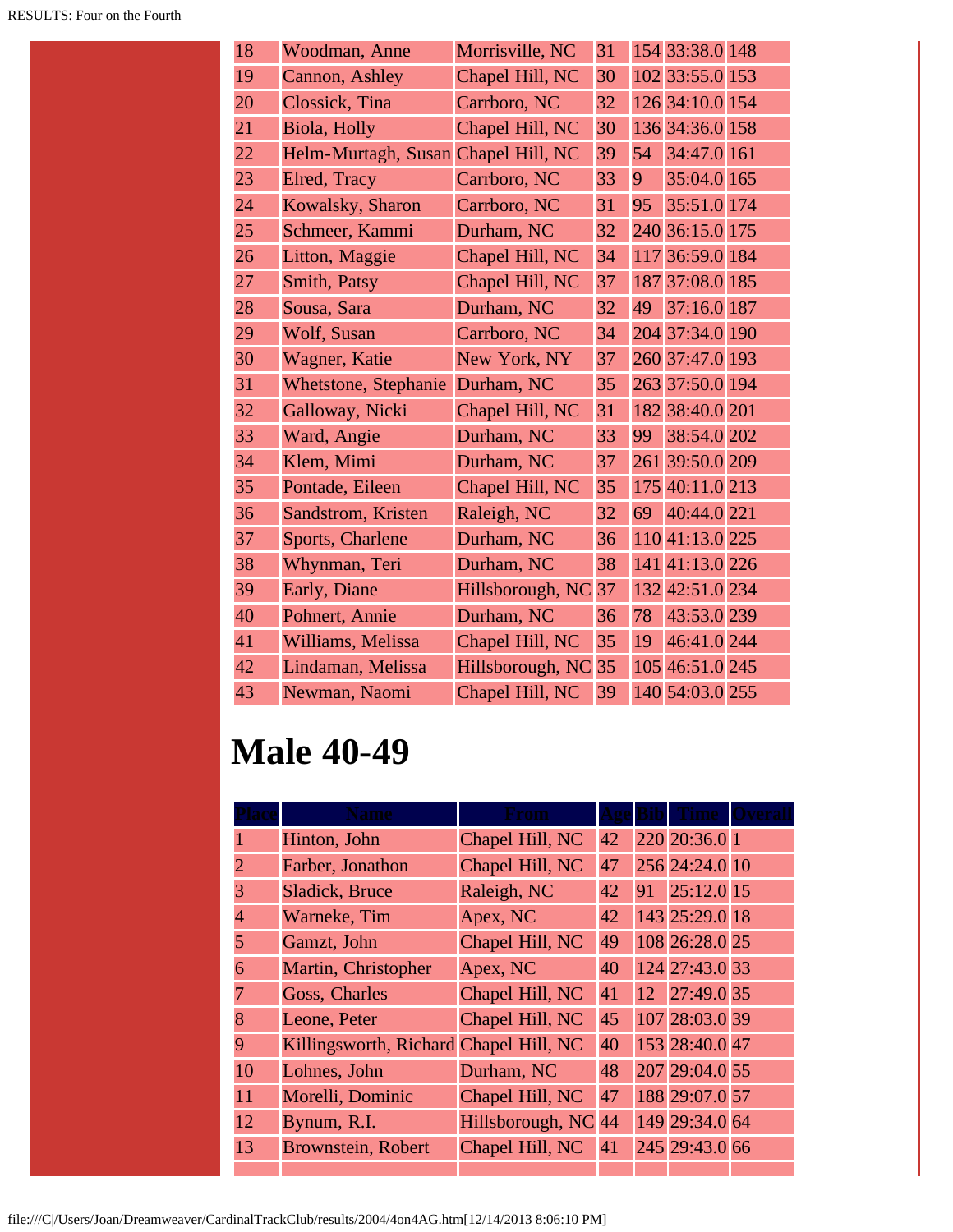| 14 | Oliver, Greg          | Raleigh, NC     | 48 |    | 273 30:28.0 83  |  |
|----|-----------------------|-----------------|----|----|-----------------|--|
| 15 | Rice, David           | Durham, NC      | 45 |    | 255 30:54.0 93  |  |
| 16 | Loy, Tom              | Graham, NC      | 46 | 44 | 31:28.0 100     |  |
| 17 | Tawney, Paul          | Chapel Hill, NC | 43 |    | 196 32:06.0 119 |  |
| 18 | Tucker, Bruce         | Chapel Hill, NC | 41 | 32 | 32:23.0 126     |  |
| 19 | Helpingstine, Michael | Chapel Hill, NC | 41 | 64 | 33:11.0 137     |  |
| 20 | Blunk, John           | Chapel Hill, NC | 47 | 72 | 33:25.0 142     |  |
| 21 | Kiddoo, Kevin         | Chapel Hill, NC | 48 |    | 215 33:32.0 146 |  |
| 22 | Russell, Brian        | Durham, NC      | 45 |    | 158 34:14.0 155 |  |
| 23 | <b>Stewart</b> , Tom  | Durham, NC      | 43 |    | 252 34:28.0 157 |  |
| 24 | Murtagh, Rory         | Chapel Hill, NC | 40 | 55 | 34:47.0 162     |  |
| 25 | Quigley, John         | Raleigh, NC     | 41 |    | 226 34:48.0 163 |  |
| 26 | Brodish, Paul         | Carrboro, NC    | 40 |    | 205 35:08.0 166 |  |
| 27 | Johnston, Chuck       | Durham, NC      | 42 |    | 213 35:25.0 167 |  |
| 28 | Rodgers, Eric         | Chapel Hill, NC | 44 |    | 211 35:26.0 169 |  |
| 29 | Hinson, Scott         | Chapel Hill, NC | 45 |    | 247 36:40.0 177 |  |
| 30 | Lehmann, Fred         | Chapel Hill, NC | 42 |    | 248 36:40.0 178 |  |
| 31 | Gallagher, Tim        | Chapel Hill, NC | 49 |    | 112 38:38.0 200 |  |
| 32 | Williams, Shawn       | Chapel Hill, NC | 43 |    | 217 40:22.0 216 |  |
| 33 | Schwartz, Pete        | Chapel Hill, NC | 42 |    | 246 41:22.0 227 |  |
| 34 | Dillon, Brett         | Carrboro, NC    | 47 | 31 | 44:33.0 242     |  |
| 35 | Guevara, Alex         | Cary, NC        | 49 |    | 209 47:58.0 249 |  |
| 36 | Poltoratsky, Vladimir | Chapel Hill, NC | 44 |    | 185 54:11.0 256 |  |

# **Female 40-49**

|                | Name                                       | krom               |    |    |                 |  |
|----------------|--------------------------------------------|--------------------|----|----|-----------------|--|
|                | Bennett, Terri                             | Chapel Hill, NC 42 |    |    | 167 28:17.0 43  |  |
| $\overline{2}$ | Gleason, Kathleen                          | Chapel Hill, NC 40 |    |    | 194 28:29.0 45  |  |
| 3              | Sladick, Karen                             | Raleigh, NC        | 42 | 90 | 28:53.0 50      |  |
| $\overline{4}$ | <b>Stewart, Bonnie</b>                     | Durham, NC         | 49 |    | 251 29:34.0 63  |  |
| 5              | Morrell, Karen                             | Chapel Hill, NC    | 40 |    | 123 29:40.0 65  |  |
| 6              | Harrington-Smith, Margaret Chapel Hill, NC |                    | 41 |    | 199 29:56.0 72  |  |
| 7              | Quinn, Jeannette                           | Carrboro, NC       | 42 |    | 192 30:44.0 89  |  |
| 8              | Ivins, Sally                               | Carrboro, NC       | 48 | 89 | 30:49.091       |  |
| 9              | Cogswell, Patricia                         | Carrboro, NC       | 43 | 34 | 31:27.0 99      |  |
| 10             | Rogers, Maureen                            | Chapel Hill, NC    | 46 | 65 | 31:42.0 105     |  |
| 11             | Williams, Sherrie                          | Chapel Hill, NC 41 |    | 47 | 32:09.0 122     |  |
| 12             | Warneke, Kelly                             | Apex, NC           | 41 |    | 144 32:51.0 133 |  |
| 13             | Grizwin, Marsha                            | Chapel Hill, NC 44 |    | 87 | 33:29.0 145     |  |
| 14             | Colburn, Kate                              | Chapel Hill, NC    | 47 | 17 | 33:50.0 152     |  |
| 15             | Lewis, Carman                              |                    | 43 |    | 236 34:48.0 164 |  |
| 16             | Rodgers, Deborah                           | Chapel Hill, NC 43 |    |    | 212 35:26.0 168 |  |
|                |                                            |                    |    |    |                 |  |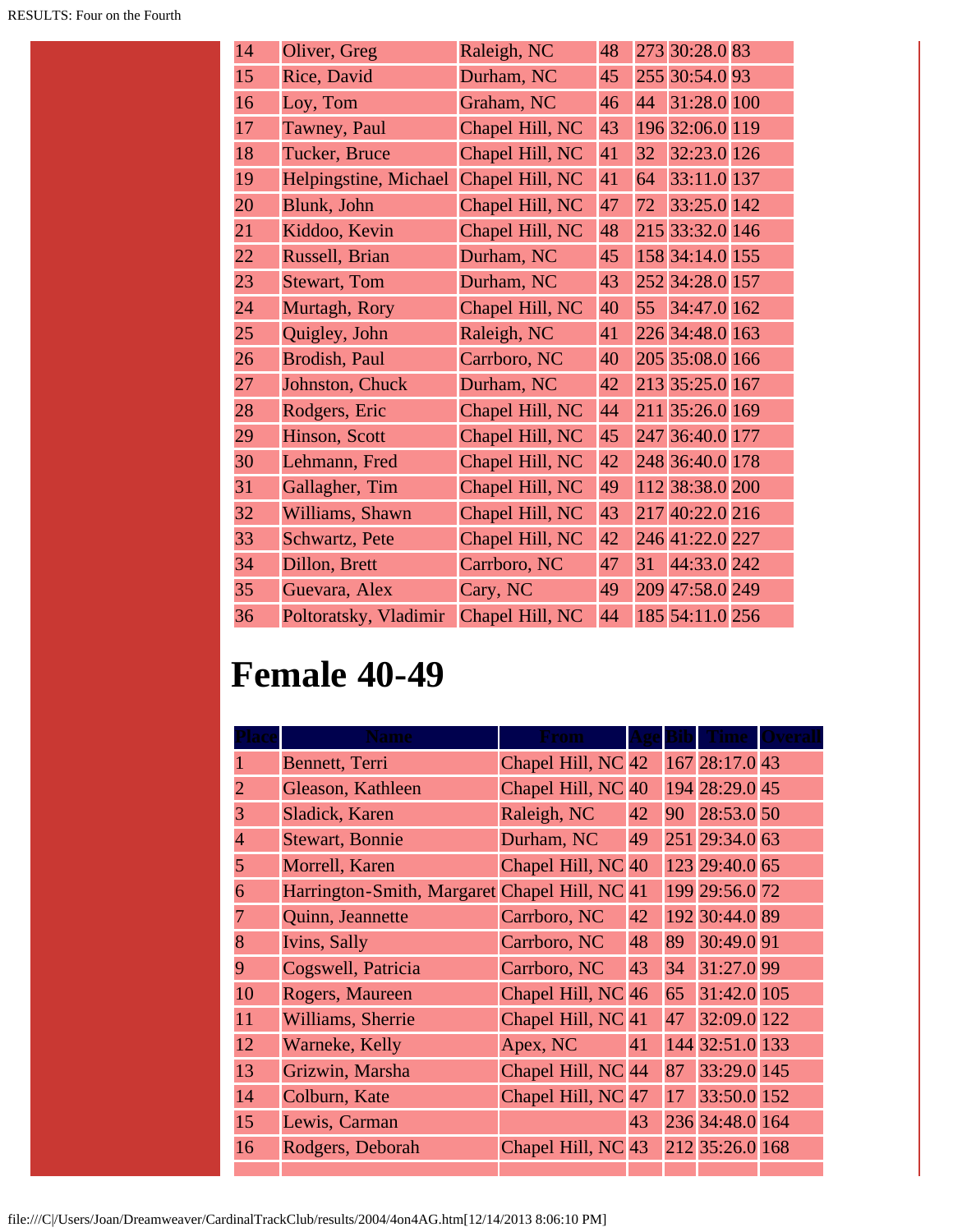| 17 | Russell, Lori      | Durham, NC           | 41 |                | 159 35:36.0 171 |  |
|----|--------------------|----------------------|----|----------------|-----------------|--|
| 18 | Watson, Lea        |                      | 40 |                | 238 35:46.0 173 |  |
| 19 | Levy, Carolyn      | Chapel Hill, NC      | 49 | 81             | 36:42.0 180     |  |
| 20 | Rothwell, Diane    | Chapel Hill, NC 44   |    | 15             | 36:48.0 181     |  |
| 21 | Burns, Kimberlie   | Carrboro, NC         | 43 |                | 202 36:50.0 182 |  |
| 22 | <b>Bush, Peggy</b> | Chapel Hill, NC 48   |    | 38             | 36:52.0 183     |  |
| 23 | Morris, Julie      | Carrboro, NC         | 46 | 22             | 38:12.0 197     |  |
| 24 | Horton, Julie      | Chapel Hill, $NC$ 47 |    | 45             | 39:05.0 203     |  |
| 25 | Kiddoo, Glenda     | Chapel Hill, NC 43   |    |                | 214 39:06.0 204 |  |
| 26 | Carswell, Lori     | Chapel Hill, NC 40   |    | $\overline{4}$ | 40:07.0 211     |  |
| 27 | Phillips, Linda    | Chapel Hill, NC 49   |    |                | 239 40:55.0 222 |  |
| 28 | Flynn, Jeanne      | Chapel Hill, NC 43   |    | 3 <sup>1</sup> | 41:00.0 224     |  |
| 29 | O'Malley, Nadine   | Chapel Hill, NC 47   |    |                | 137 41:48.0 230 |  |
| 30 | Dillon, Shelley    | Carrboro, NC         | 44 | 29             | 42:18.0 233     |  |
| 31 | Goss, Karen        | Chapel Hill, NC 40   |    | 13             | 42:55.0 235     |  |
| 32 | Barwick, Karen     | Chapel Hill, $NC$ 43 |    |                | 183 47:11.0 246 |  |
| 33 | Guevara, Ann       | Cary, NC             | 49 |                | 210 47:58.0 250 |  |
| 34 | Yeh, Elaine        | Chapel Hill, NC 48   |    | 74             | 49:14.0 254     |  |
| 35 | Barton, Maya       | Chapel Hill, NC 48   |    | 23             | 56:53.0 258     |  |

### **Male 50-59**

|                | vame                                |                  |    |     |                 |  |
|----------------|-------------------------------------|------------------|----|-----|-----------------|--|
|                | Bailey, Phillip                     | Raleigh, NC      | 51 | 73  | 27:50.0 36      |  |
| $\overline{2}$ | Melville, Bob                       | Chapel Hill, NC  | 51 | 86  | 29:04.0 54      |  |
| 3              | Wilks, Bruce                        | Hillsborough, NC | 52 |     | 157 29:04.0 56  |  |
| $\overline{4}$ | Lucas, Luke                         | Chapel Hill, NC  | 57 | 223 | 29:16.0 58      |  |
| 5              | Ficks, Phil                         | Durham, NC       | 54 | 71  | 29:20.0 60      |  |
| 6              | Huber, Andy                         | Chapel Hill, NC  | 54 | 96  | 30:26.0 80      |  |
| 7              | Beard, Bill                         | Chapel Hill, NC  | 52 |     | 181 30:26.0 81  |  |
| 8              | Bloom, Kerry                        | Chapel Hill, NC  | 50 | 75  | 30:51.092       |  |
| 9              | Hotelling, Jim                      | Chapel Hill, NC  | 57 |     | 163 30:56.0 95  |  |
| 10             | Allen, Chip                         | Chapel Hill, NC  | 51 |     | 272 31:42.0 104 |  |
| 11             | Dillon, Ben                         | Raleigh, NC      | 54 | 70  | 31:51.0 109     |  |
| 12             | Ramirez, Rey                        | Durham, NC       | 59 | 85  | 32:18.0 125     |  |
| 13             | Jones, Rodney                       | Chapel Hill, NC  | 54 |     | 164 32:33.0 129 |  |
| 14             | Herbert, Joseph                     | Carrboro, NC     | 51 |     | 115 32:40.0 131 |  |
| 15             | Lawless, Mike                       | Chapel Hill, NC  | 56 | 271 | 33:16.0 138     |  |
| 16             | Hadler, Wayne                       | Chapel Hill, NC  | 50 | 18  | 33:23.0 140     |  |
| 17             | Kleinhammes, Alfred Chapel Hill, NC |                  | 53 |     | 269 33:38.0 147 |  |
| 18             | Pearson, David                      | Hillsborough, NC | 57 |     | 127 34:41.0 159 |  |
| 19             | Rodgman, Eric                       | Durham, NC       | 56 |     | 138 35:35.0 170 |  |
| 20             | West, Walter                        | Carrboro, NC     | 57 |     | 160 37:13.0 186 |  |
|                |                                     |                  |    |     |                 |  |